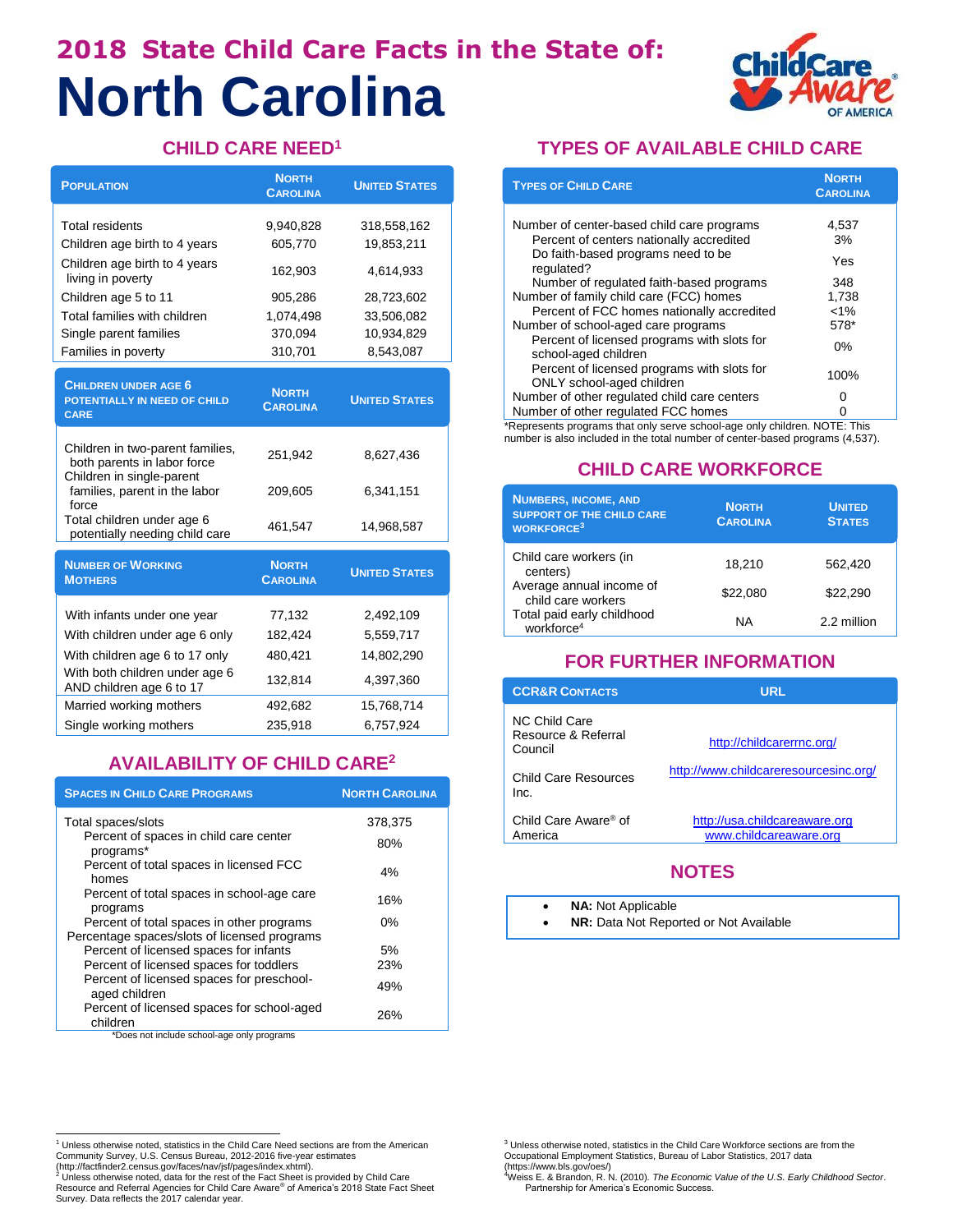## **2018 Cost of Child Care in the State of: North Carolina**



### Cost of Care for Young Children

### Cost of Care for School-Age Children

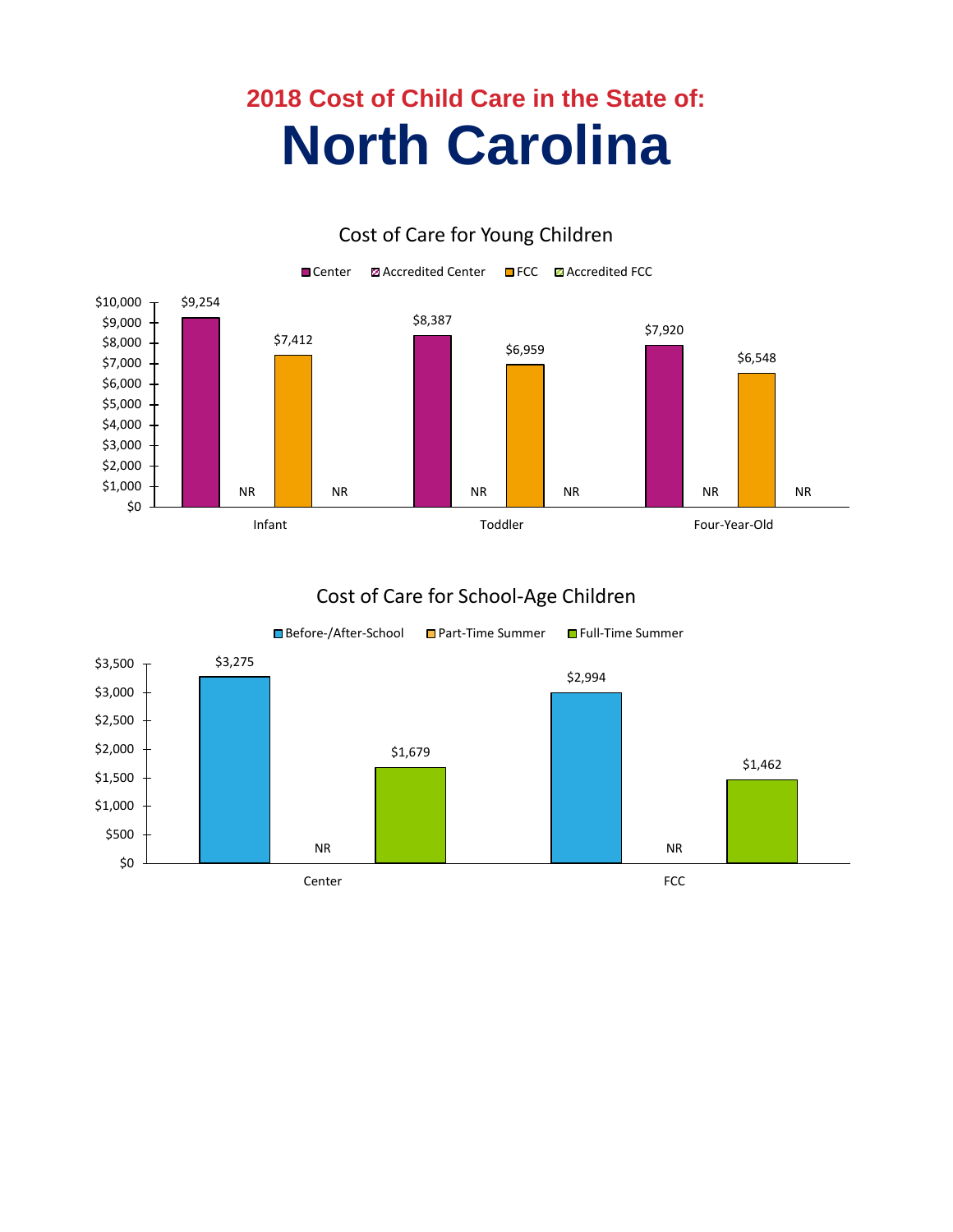## **2018 Child Care Resource and Referral Agencies in the State of: North Carolina**

### **CHILD CARE REFERRALS AND REQUESTS**

| <b>CHILD CARE REFERRALS AND REQUESTS</b>                                                                                         | <b>NORTH CAROLINA</b>      |
|----------------------------------------------------------------------------------------------------------------------------------|----------------------------|
| Total referral requests received<br>Percent online requests<br>Percent telephone requests<br>Percent in-person or other requests | 23,897<br>21%<br>79%<br>NA |
| Requests by type of child care facility                                                                                          |                            |
| Percent of requests for centers<br>Percent of requests for FCC homes                                                             | NR.<br>NR.                 |
| Requests by age of children                                                                                                      |                            |
| Percent for infant care*<br>Percent for toddler care*                                                                            | 51%                        |
| Percent for preschool-age care<br>Percent for school-age care (before-                                                           | 28%                        |
| /after-school care)**<br>Percent for school-age care (any<br>summer care)**                                                      | 21%                        |
| Requests by care hours needed                                                                                                    |                            |
| Percent for full-time care<br>Percent for part-time care                                                                         | NR.<br>NR.                 |
| * Infants and toddlers are counted in the same group                                                                             |                            |

\*\*All school age children combined (not separated by care type)

#### **REFERRALS TO LICENSE-EXEMPT PROVIDERS PROVIDED BY OFFICES OR AGENCIES IN NORTH CAROLINA**

License-exempt child care homes License-exempt child care centers  $\checkmark$ Other license-exempt care

| <b>REFERRAL STATISTICS BY TYPE</b>                                                                             | <b>NORTH CAROLINA</b> |
|----------------------------------------------------------------------------------------------------------------|-----------------------|
| Families receiving referrals from CCR&Rs<br>(annual)                                                           | 16,437                |
| Percent served by online referrals<br>Percent served by telephone referrals                                    | 22%<br>78%            |
| Percent served by in-person or other<br>referrals                                                              | <b>NA</b>             |
| Families receiving consumer education<br>information                                                           | 19,877                |
| How often do clients seeking early care<br>typically have contact with a consumer<br>education/referral agent? | Once                  |

| <b>NON-TRADITIONAL HOURS REQUESTS</b><br><b>TRACKED</b> | <b>NORTH CAROLINA</b> |
|---------------------------------------------------------|-----------------------|
|                                                         |                       |
| Any outside 6am - 6pm                                   |                       |
| Evening child care (after 6pm)                          |                       |
| Overnight child care                                    |                       |
| Weekend child care                                      |                       |
| Child care for mildly ill children                      |                       |
| Emergency child care                                    |                       |
| Seasonal child care                                     |                       |
| Flexible/Rotating shifts child care                     |                       |
|                                                         |                       |

# **OF AMERICA**

### **TYPES OF CCR&RS**

| <b>CCR&amp;R CHARACTERISTICS</b>                                   |                                                  | <b>NORTH</b><br><b>CAROLINA</b>                                             |
|--------------------------------------------------------------------|--------------------------------------------------|-----------------------------------------------------------------------------|
| State-funded Network                                               |                                                  | Yes                                                                         |
| <b>TYPES OF TRAINING</b><br><b>PROVIDED</b>                        | <b>TOTAL NUMBER OF</b><br><b>SESSIONS/VISITS</b> | <b>TOTAL NUMBER OF</b><br><b>UNDUPLICATED</b><br><b>PARTICIPANTS SERVED</b> |
| Training for child care<br>providers                               | 4,691                                            | 26,038                                                                      |
| Training for school-<br>age child care<br>providers                | NA.                                              | <b>NA</b>                                                                   |
| On-site technical<br>assistance for child<br>care providers        | NR.                                              | NR.                                                                         |
| On-site technical<br>assistance for<br>school-age care<br>programs | NA                                               | NA                                                                          |
| Training for parents                                               | NR.                                              | NR.                                                                         |

### **SPECIAL REQUESTS**

| <b>REFERRALS BY</b><br><b>AGE GROUP</b> | NON-<br><b>TRADITIONAL</b><br><b>HOURS</b><br><b>REQUESTS</b> | <b>CHILDREN</b><br><b>WITH SPECIAL</b><br><b>NEEDS</b><br><b>REQUESTS</b> | <b>HOMELESS</b><br><b>CHILDREN</b><br><b>REQUESTS</b> |
|-----------------------------------------|---------------------------------------------------------------|---------------------------------------------------------------------------|-------------------------------------------------------|
| Number for<br>infant care               | NR.                                                           | NR.                                                                       | <b>NR</b>                                             |
| Number for<br>toddler care              | NR.                                                           | <b>NR</b>                                                                 | <b>NR</b>                                             |
| Number for<br>preschool-age<br>care     | NR.                                                           | <b>NR</b>                                                                 | <b>NR</b>                                             |
| Number for<br>school-age care           | NR.                                                           | <b>NR</b>                                                                 | NR.                                                   |
| Total                                   | NR.                                                           | 1.923                                                                     | NR.                                                   |

| <b>LANGUAGES</b><br><b>ACCOMODATED BY</b><br><b>CCR&amp;R STAFF</b>                           | <b>STAFF</b><br><b>SPEAK</b> | <b>ACCESS</b><br><b>TRANSLATION</b><br><b>SERVICES</b> | <b>PROVIDE</b><br><b>PRINT</b><br><b>MATERIALS</b> |
|-----------------------------------------------------------------------------------------------|------------------------------|--------------------------------------------------------|----------------------------------------------------|
| English<br>Spanish<br>Chinese<br>Tagalog<br>Vietnamese<br>French<br>Korean<br>German<br>Other |                              | <b>NA</b>                                              |                                                    |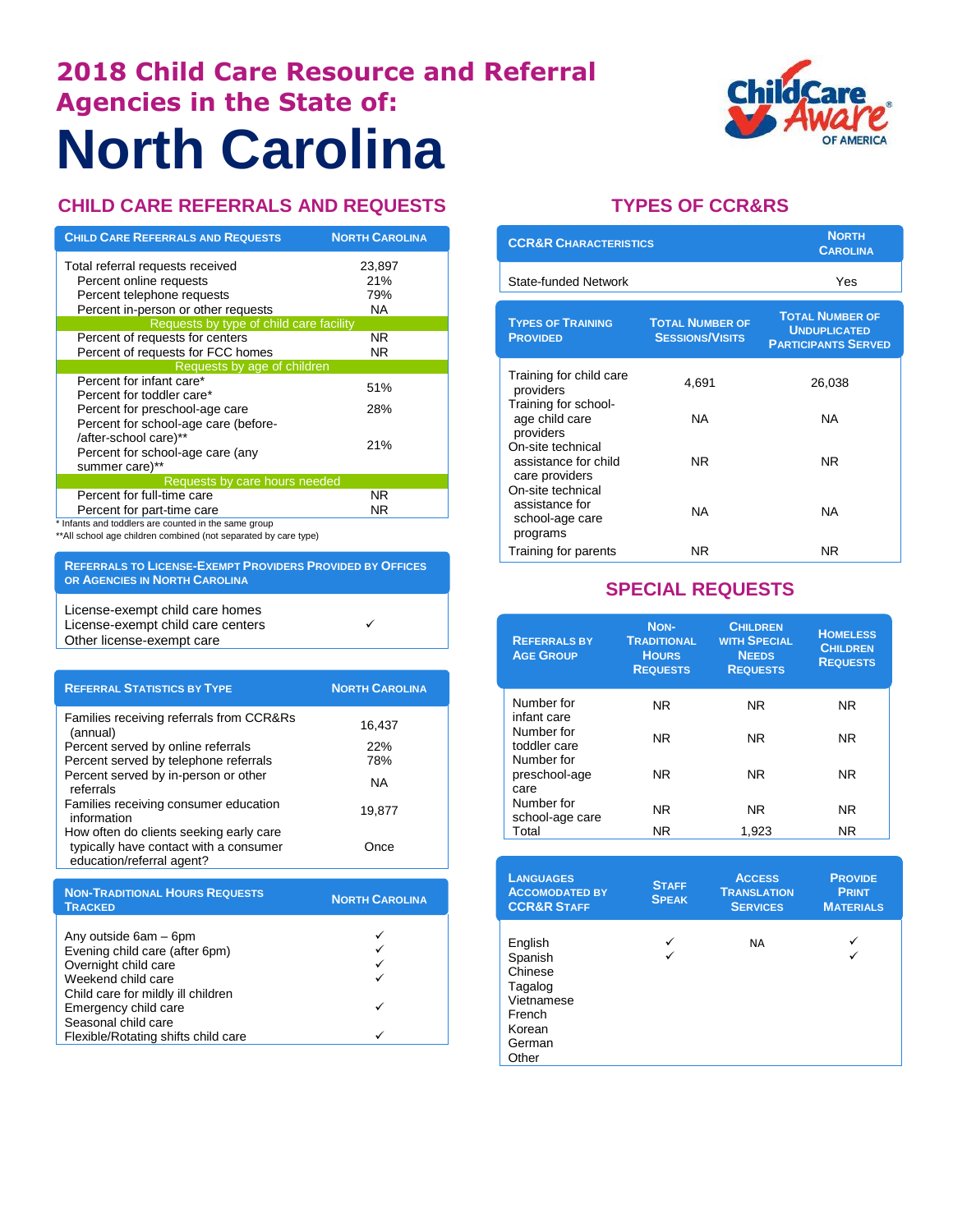### **2018 Facts about QRIS, Health, and Emergency Preparedness in the State of:**



## **North Carolina**

### **QRIS IMPLEMENTATION AND PARTICIPATION**

| <b>QRIS DATA</b>                                                                   | <b>NORTH CAROLINA</b>                              |
|------------------------------------------------------------------------------------|----------------------------------------------------|
| Does the state have a Quality<br>Rating and Improvement<br>System?<br>Name of ORIS | Yes<br>North Carolina Star Rated License<br>System |
| <b>ORIS Website</b>                                                                | https://www.ncchildcare.nc.gov/                    |
| How is QRIS Implemented?                                                           | Implemented statewide                              |

| <b>PARTICIPATION IN STATE-WIDE QRIS</b> |           |
|-----------------------------------------|-----------|
| <b>Center-Based Programs</b>            |           |
| Number of Programs                      | 3,475     |
| Capacity of Programs                    | 261,935   |
| Number of Programs at Top Level         | 1,745     |
| Capacity of Programs at Top Level       | 140,223   |
| <b>FCC Home Programs</b>                |           |
| Number of Programs                      | 1,733     |
| Capacity of Programs                    | 13,321    |
| Number of Programs at Top Level         | 199       |
| Capacity of Programs at Top Level       | 1,530     |
| <b>School-Age Programs</b>              |           |
| Number of Programs                      | 553       |
| Capacity of Programs                    | 60,075    |
| Number of Programs at Top Level         | 359       |
| Capacity of Programs at Top Level       | 178,187   |
| <b>Other Programs</b>                   |           |
| Number of Programs                      | <b>NA</b> |
| Capacity of Programs                    | <b>NA</b> |
| Number of Programs at Top Level         | <b>NA</b> |
| Capacity of Programs at Top Level       | <b>NA</b> |

**CHILD CARE PROGRAMS REQUIRED TO PARTICIPATE IN STATE-WIDE QRIS**

- Licensed center-based programs
- Regulated centers accepting CCDF vouchers
- Licensed family child care homes
- Family child care homes accepting CCDF vouchers

**CHILD CARE PROGRAMS THAT MAY PARTICIPATE IN STATE-WIDE QRIS**

 $\bullet$  NA

| <b>ROLE OF CCR&amp;RS IN QRIS</b>  | <b>NORTH CAROLINA</b> |  |
|------------------------------------|-----------------------|--|
| Coaching                           |                       |  |
| Training                           |                       |  |
| Monitoring                         |                       |  |
| <b>Recruitment of New Programs</b> |                       |  |
| <b>Community Outreach</b>          |                       |  |
| Data Analysis & Reporting          |                       |  |
| Other                              | Technical assistance  |  |

### **EMERGENCY SERVICES PROVIDED BY CCR&RS**

| <b>RESOURCES TO HELP PROGRAMS PLAN FOR POTENTIAL EMERGENCIES PROVIDED</b><br><b>BY STATE OR LOCAL CCR&amp;RS</b> |
|------------------------------------------------------------------------------------------------------------------|
| Training opportunities are available<br>$\bullet$<br>Technical assistance is available                           |
| Resources provided by state or local CCR&Rs in response to an<br>emergency in 2017 <sup>1</sup>                  |
| Technical assistance<br>$\bullet$                                                                                |

### **SUPPLEMENTARY HEALTH PROGRAMS**

| <b>SUPPLEMENTARY HEALTH PROGRAMS</b>                                                                                   | <b>NORTH</b><br><b>CAROLINA</b> |
|------------------------------------------------------------------------------------------------------------------------|---------------------------------|
| Does state have any voluntary quality<br>recognition programs (e.g., Breastfeeding<br>Friendly or Healthy Child Care)? | Yes                             |
| Number of child care programs participating in<br>the Child and Adult Care Food Program                                | 2,027                           |
| Number of child care centers that specialize in<br>inclusion or serving children with disabilities                     | NR.                             |
| Does your state have a network for Mental<br>Health Consultants for child care providers?                              | Yes                             |

### **FAMILY ENGAGEMENT PROGRAMS**

**FAMILY ENGAGEMENT PROGRAMS OFFERED IN NORTH CAROLINA**

- Incredible Years
- Parents as Teachers (PAT)
- Strengthening Families Program (SFP) Initiative
- Systematic Training for Effective Parenting (STEP)
- Triple P

Note: These programs represent only those reported in Child Care Aware® of America's 2018 survey, and may not reflect all Family Engagement Programs offered within the state.

<sup>1&</sup>lt;br><sup>1</sup> This field only denotes whether services were provided; not all child care providers and not all states may have experienced an emergency in 2017.